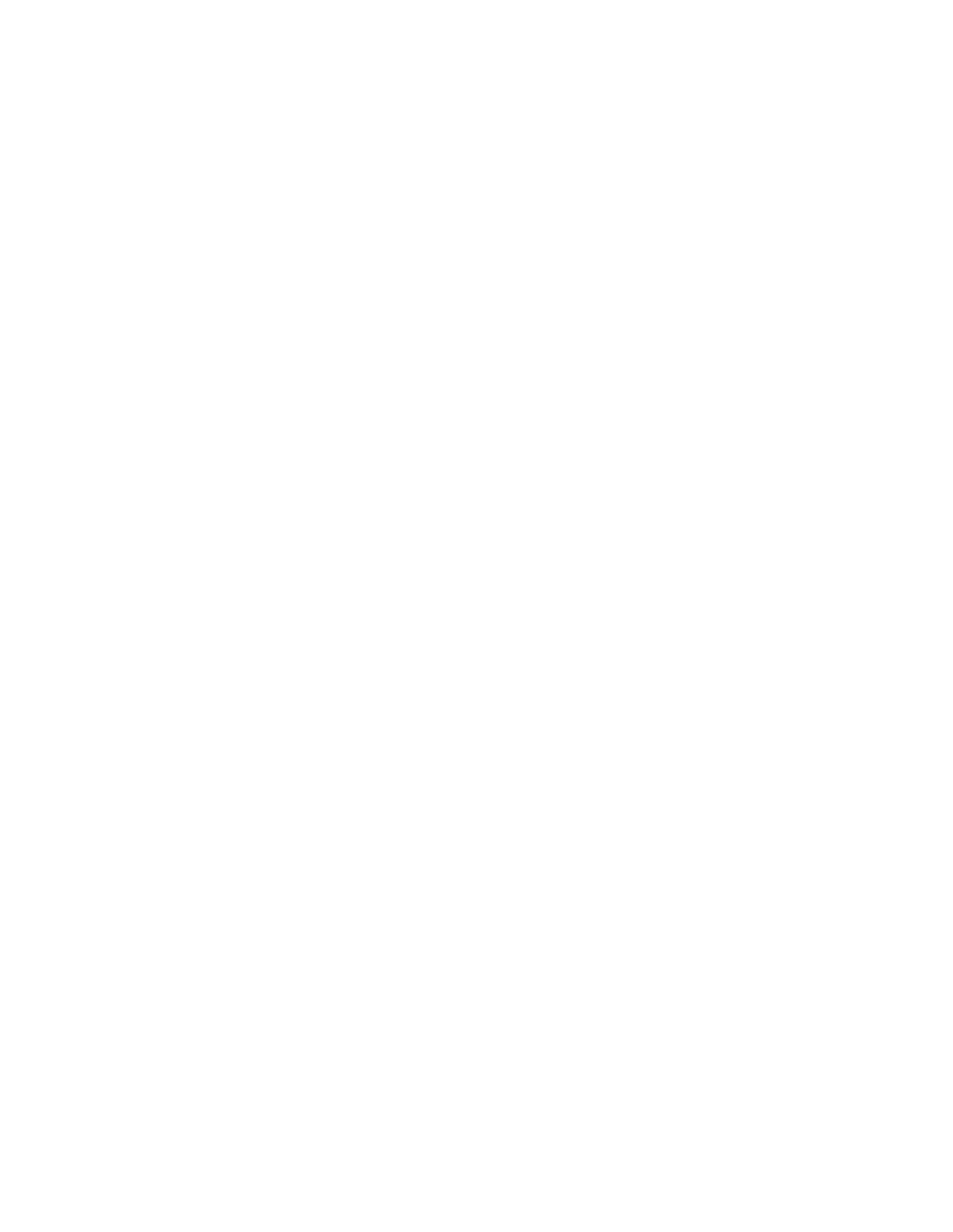

- $O^{\circ}$  and and hearth and  $\wedge$  and  $\wedge$  and  $\wedge$  and and  $\wedge$  and  $\wedge$  and  $\wedge$  and  $\wedge$  and  $\wedge$  and  $\wedge$  and  $\wedge$  and  $\wedge$  and  $\wedge$  and  $\wedge$  and  $\wedge$  and  $\wedge$  and  $\wedge$  and  $\wedge$  and  $\wedge$  and  $\wedge$  and  $\frac{1}{2}$  a  $\bullet$  o  $\bullet$  \aa $\circ$  and  $\circ$
- $\varnothing$   $\wedge$   $|\tilde{a}$ o  $\wedge$   $\wedge$   $\circ$
- $O$ ¢c^¦}æ|^Á&^¦cãã∂åÁiãª|^Áj[ãjoÁãc
- Ô^¦cããªåÁ]æl\Áæl¦^•cÁ^•c^{
- 1 € D € P: Á 1 ^ ~ ^ } & Á \_ ã& @ Á ã e ke^ ¦ { 3 a b Á 3 \
- ÒTÔÁ&^¦cãã^å
- $U$ [à  $\bullet$  o/a  $\bullet$  à æ $\overline{AB}$  } } ^ & can }  $\overline{AY}$   $\uparrow$   $\star$   $\star$  ^  $\overset{\circ}{a}$  / & can  $\uparrow$ 8[} } ^ 8c [i }
- OEÔÁ, I c^& c^ åÁa^ÁaīãóÁ, ão& @Á, }Áaã dãa čan[}Áa [[|

- Á
- OWA Loze ^ AX
- Øæ&d[`Áå^•ã}^åÁæ}åÁ≍||^Áj¦d[c^]^Áe^•c^åÁ,ãm@ d[•ã]}æþÁçãà¦æcã}Áæ}æn}•ãéÆeçæã¦ænà|^
- QUUÁJ€€FKG€€€Á& { | |ãe}oÁæ&ããô
- ″Ø|\*¦Ëd|\^Ásã∙^|Á^}\*ã^Á&|{àã^∙Á&|}•ãc^}c  $\wedge$   $\pi$   $\omega$
- OI^&dI}&AOOTA&I}dII
- $O\left(\frac{1}{2} \cdot \frac{1}{2} \cdot \frac{1}{2} \cdot \frac{1}{2} \cdot \frac{1}{2} \cdot \frac{1}{2} \cdot \frac{1}{2} \cdot \frac{1}{2} \cdot \frac{1}{2} \cdot \frac{1}{2} \cdot \frac{1}{2} \cdot \frac{1}{2} \cdot \frac{1}{2} \cdot \frac{1}{2} \cdot \frac{1}{2} \cdot \frac{1}{2} \cdot \frac{1}{2} \cdot \frac{1}{2} \cdot \frac{1}{2} \cdot \frac{1}{2} \cdot \frac{1}{2} \cdot \frac{1}{2} \cdot \frac{1}{2} \cdot \frac{1}{2} \cdot \$ åã &@d\*^Áa[¢Ébæ&&^••ãa|^Ác@[\*\*@4[&\æà|^Ás&&^•• å[ [ ¦
- ÖÒØÁza}\ÁSaa}asSãčÁséÁ v ~aSa3}oÁq{Áæoó4{[¦^Ác@aa}ÁG}@• . @}Á-ĭ||^Áaj|^å
- ˝ Ø`||^Á^æč¦^åÁ| ^¦Á ^c^¦ã \*ĚÁ¦| c^&œã^Á^|æ^ã \*Ê ^} \* ã ^Đ^}^¦æt ¦Á&[}d[|Áæ}åÁ[}ãt ¦ã \*
- Ùã[]|^Á •^¦Ë¦ã^}å|^Á§ c^¦ -æ&^Áæ}åÁ,æçã\*æaã[}
- æåbĭ∙o{^}c
- ÔI{ŒIÁQR¢|ãO^}ÁÞVÔÊÁÖ^^]ÁÙ^æÁNHG€ÉÁÖ^^]ÁÙ^æ Ì Î GEÊÄÖÒOZAKAŐÔËI.
- Ù' } & [ } ã ã \* Á sa à a à ã ã à Á Q ¢ & ^ ] o (Ö ^ ^ ] Á ) ^ a a Á H G E D
- T [ d | ã ^ å Ás| ^ æ ^ | ÁQ ¢&^ ] of O^^] Á )^ æ Á HGED
- Ò co (2) ^ cÁ ^ { [ c ^ Á [ } at | a \* Á C c & ^ ] c(O ^ ^ ] A V as A HO ED
- ÔÒÁ [&\^œʿal[¢Á ão@Aje^\*¦æe^åÁTÔÓÆÁÜÔÓU  $|||$   $c \cdot 8c \cdot 4$
- Ù`}&|}ãã \*Á&|}d||Á æ}^|Áæ}åÁ| [dj a^åÁa¦^æ}^|
- O E cake { } a ^ } a ca } A @ a e ^ | A G HEXADO
- Ô [ |æ} o<sup>4</sup>@2 æ^¦ÁGHEXÁDÉO
- $(V \setminus \{a\} \land \{aT \geq a\} \land \{aT \land \{aT\} \land \{aT\} \land \{aT\} \land \{aT\} \land \emptyset$
- Òækc@Ánætæt^Áå^c^&cã}
- $\check{S}$  à^ $\check{A}$   $\check{a}$  $\check{A}$   $\check{A}$   $\check{A}$   $\check{A}$   $\check{A}$   $\check{A}$   $\check{A}$   $\check{A}$
- Ø^|ÁU]oã}ÁÚæ&\ÁEÁQ\à[ælåÁ{[`}c^åÁHË,æîÁçækç^Á{¦ ^¢c^¦}aak<sup>{</sup> ^|*k*\${}}^&a{}}Ek^|^&d{}a&k<sup>{</sup> ^|*k*`as \*^*k*aa}a Ó } åÁŠ^c^|Á)^} å^¦
- ″Óæc^¦^Ájqã}Á#GcAFGXÁJÍ€ÔÔŒÁ{æna}c^}æ}&^˦^^ OCEVÁDeaner a.
- $O(\frac{1}{2})$   $\frac{1}{2}$   $\frac{1}{2}$   $\frac{1}{2}$   $\frac{1}{2}$   $\frac{1}{2}$   $\frac{1}{2}$   $\frac{1}{2}$   $\frac{1}{2}$   $\frac{1}{2}$   $\frac{1}{2}$   $\frac{1}{2}$   $\frac{1}{2}$   $\frac{1}{2}$   $\frac{1}{2}$   $\frac{1}{2}$   $\frac{1}{2}$   $\frac{1}{2}$   $\frac{1}{2}$   $\frac{1}{2}$   $\frac{1}{2}$   $\frac{1}{2}$
- GIXAGraec<sup>1</sup> A& @d\* ^|
- ″ Ölænai∙Álda]}ÁÚæ&\ÁEÁUā,Áæ}åÁ&[[|æ}o4妿a3j∙Ájā]^åÁq{ àæ∿⊹æ{∧
- Ö^•ã}^åÁq{Á{æn&©Áj^¦-[¦{æ}&^Áæ}åÁ{`d`oÁ{⊶ÁÔæc åã∙^|Á∖} \* ã ^•
- Ô[ærcæ]Á§ `|æaã[}Á] ¦[c^&aã[}
- $U \setminus \mathcal{A} \mathbf{G} \oslash \mathbf{D} \mathbf{A}$ c&ã $\mathbf{a}$ ana)
- V@^^Ë@ee^Á^}•ã\*
- O Eabl cæàl^ÁXIlo∙Ël^¦ËP^¦c Á^\* `læaāl}
- Ú¦[çãå^●Á¦^&ã^Á&]}d[|ÉÁ\¢&^||^}cÁà|[&\Á||æåã¦\*ÉÁæ}å &[} • ca} o/qs[ | cae\* ^ Á§ Án@^ Á [ ¦ { aa|4[ ] ^ ¦ aan3} \* Á aa} \* ^
- Õætçæ}ã^åÁ@^oÁc^^|Á&[}•d`&cã[}
- V [Á&[ænÁ][|^^●c^¦Á[ â^¦É&[æn^åÁa}ão @
- ÎÁæ&&Y••Áå[[¦∙Á{¦Áã{]¦[ç^åÁ∙^¦çã&^Áæ&&^••
- $\hat{U}^{\wedge}\delta^{\cdots}\hat{A}^{\wedge}\bullet\tilde{a}$  }  $\acute{A}$   $\tilde{a}$ @ $\acute{A}$   $\tilde{a}$ e $\circ$   $\acute{A}$   $\tilde{a}$  }  $d$   $\tilde{A}$   $\tilde{a}$   $\tilde{a}$   $\tilde{a}$   $\tilde{a}$   $\tilde{a}$   $\tilde{a}$   $\tilde{a}$   $\tilde{a}$   $\tilde{a}$   $\tilde{a}$   $\tilde{a}$   $\tilde{a}$   $\tilde{$ , ãjå[¸ Áæ}åÁjæå|[&∖æà|^ÁjiÁ^^|[&∖Áæ&&^∙∙Áå[[¦∙
- Ø ^|Á aj|ÉÁsær^|^Áæ}åÁ&[}d[|•Áæ&&^••ãa|^Á}|^Áœ2[\*\*@ ||&\æà|^<del>Áæ&</del>&^••Áå[[¦•
- $FF\in \tilde{A}$   $\hat{A}$  ]  $\hat{a}$   $\hat{A}$   $\hat{a}$   $\hat{a}$   $\hat{b}$   $\hat{c}$   $\hat{c}$   $\hat{d}$   $\hat{b}$   $\hat{d}$   $\hat{b}$   $\hat{d}$   $\hat{b}$   $\hat{c}$   $\hat{b}$   $\hat{c}$   $\hat{d}$   $\hat{d}$   $\hat{d}$   $\hat{e}$   $\hat{d}$   $\hat{c}$   $\hat{d}$   $\hat{c}$   $\hat{d}$ æ)åÁàĭ}åÁ^ç^∣Áæ†æ}{
- $\Im$   $\hat{A}$   $\Im$   $\hat{A}$   $\hat{B}$   $\land$   $\hat{A}$   $\Im$   $\Im$   $\Im$   $\frac{1}{2}$
- ″Ø1^^oÁ{æ}æ\*^{^}o#æ}åÁæ∙^oÁdæ&\ã}\*

 $U^*$  à b  $8$  orig  $A$ [  $8$  a  $4$   $8$   $\cdots$   $6$   $3$   $3$   $\cdots$   $3$   $\cdots$   $3$   $\cdots$   $3$   $\cdots$   $3$   $\cdots$   $3$   $\cdots$   $3$   $\cdots$   $3$   $\cdots$   $3$   $\cdots$   $3$   $\cdots$   $3$   $\cdots$   $3$   $\cdots$   $3$   $\cdots$   $3$   $\cdots$   $3$   $\cdots$   $3$   $\cdots$   $3$   $\cdots$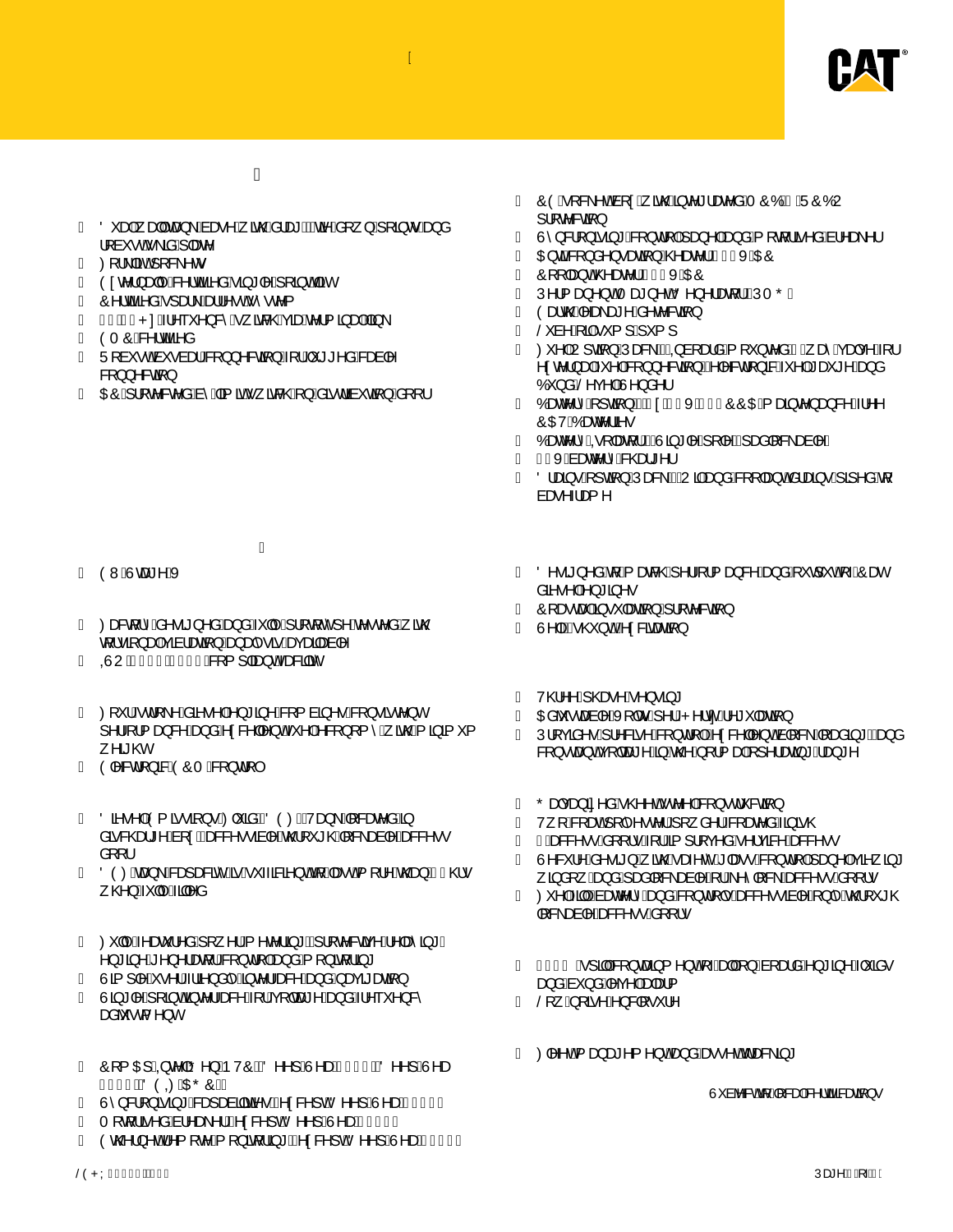

### **Standard Equipment**

#### **Generator**

- LC5114F frame; 3-phase random wound, 12 lead, self-excited, 2/3 pitch
- Coastal insulation protection (CIP)

#### **Cat® C9.3B Diesel Engine**

- Turbocharged, air-to-air aftercooler
- Electronic ECM control

#### **After Treatment**

- Engine Mounted Clean Emissions Module (CEM)
- Diesel Emissions Fluid (DEF) Tank located in discharge box, accessible through lockable access door

#### **Air Filter**

• High Efficiency two stage air cleaner, with service indicator

#### **Cooling System**

- Variable speed fan
- Package mounted radiator with vertical air discharge
- High ambient performance
- Fully guarded pusher fan
- Low coolant level shutdown
- 50% glycol mix with corrosion inhibitor

#### **Charging System**

• Charging alternator; 24V, heavy duty with integral regulator and belt guards

#### **Starting System**

Single 24V electric starting motor

#### **Fuel System**

- 12hr dual wall fuel tank (based on 75% Prime load)
- Internal fuel fill
- Engine mounted primary and secondary fuel filter
	- $\circ$  Primary filter (10 micron) with integral water separator (330ml capacity)
		- o Secondary filter (4 micron)
- Automatic onboard priming pump
- Mechanical fuel gauge

#### **Control Panel**

- EMCP 4.2B set mounted digital controller
- 50/60Hz frequency switch (via terminal link)
- IVR with EM10 excitation module
- Panel & enclosure mounted emergency stop

#### **Distribution System**

- Separate robust steel enclosures for control & distribution sections
- Distribution door protected with 24V DC shunt trip safety switch
- 4 pole, 630A main circuit breaker
- Two-wire remote start/stop terminals and AC aux power connection for rapid starting

#### **Mounting System**

- Heavy duty steel baseframe with integral fuel tank (dual wall)
- Provides 110% spill containment including all on-board fluids
- Forklift pockets
- Skid plates with drag points
- Generator set soft mounted using captive vibration mounts

#### **Enclosure**

- Sound attenuating, galvanised sheet steel enclosure with exceptional noise reduction performance
- Interior walls, ceilings and ducts insulated with precision cut noise insulating materials
- Sealed quarter-turn compression latches with key or padlock capabilities
- External side-mounted dual point lifting frame for improved hook access
- Powder coated with Cat Rental Power decals

#### **Exhaust System**

- Certified spark arresting system
- Outlet box mounted with vertical discharge

#### **Lube Oil System**

- On-engine primary and secondary oil filters, dipstick and oil filler
- Closed crankcase breather
- 500 hour oil change requirement

#### **General**

- **Factory Tested**
- Full manufacturer's warranty, O&M manuals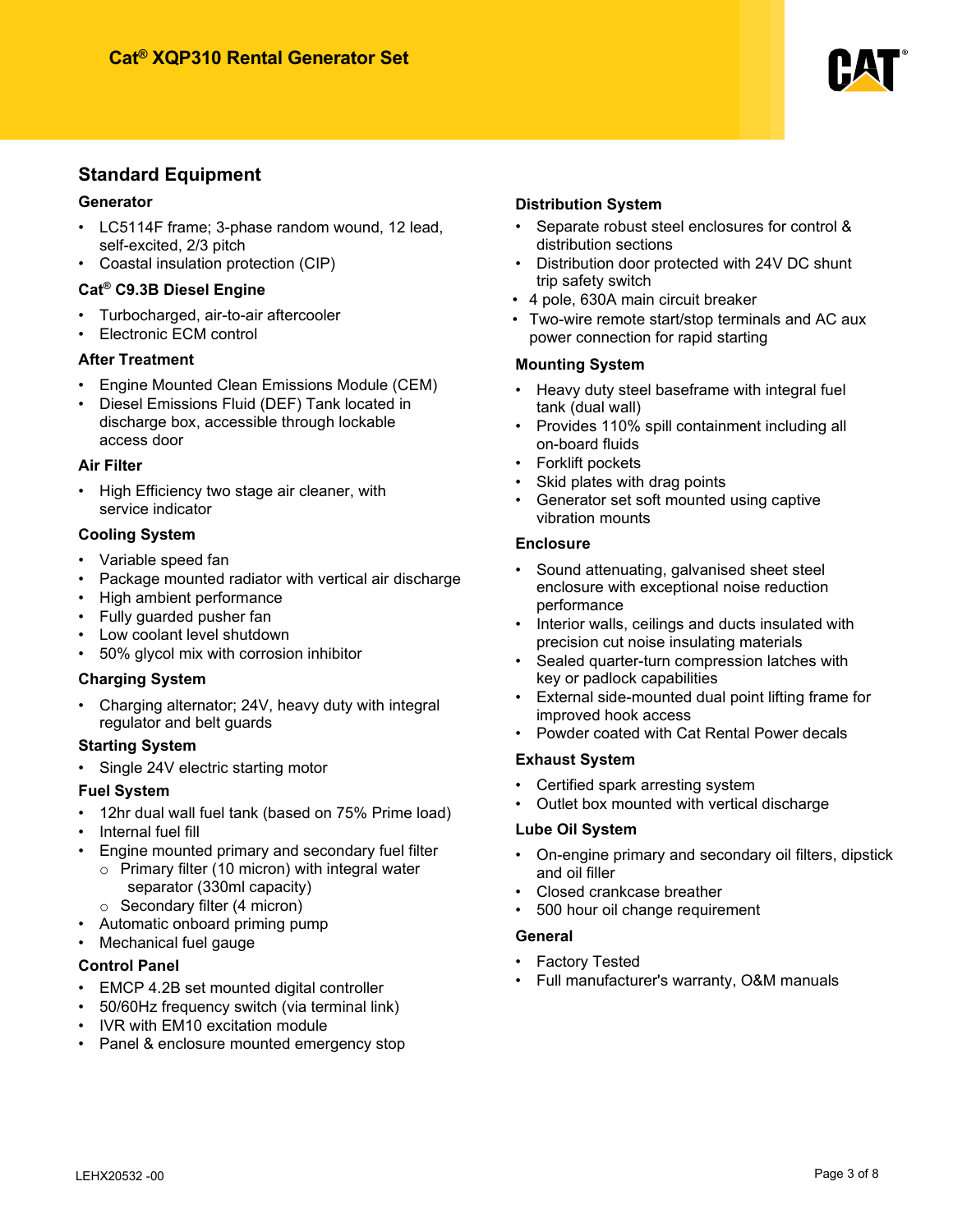

# **Fuel Specifications**

| <b>Specification Standard</b>                    | <b>Grade Class</b>             | <b>Fuel Description</b>                                                                                                                                                                                                                                                                                                                                         |  |
|--------------------------------------------------|--------------------------------|-----------------------------------------------------------------------------------------------------------------------------------------------------------------------------------------------------------------------------------------------------------------------------------------------------------------------------------------------------------------|--|
| <b>EN 590</b>                                    | Grade A to F<br>& Class 0 to 4 | European automotive fuel (DERV)                                                                                                                                                                                                                                                                                                                                 |  |
| <b>ASTM D975</b>                                 | 1-D S15                        | U.S. special purpose light middle distillate                                                                                                                                                                                                                                                                                                                    |  |
|                                                  |                                | 15ppm sulphur                                                                                                                                                                                                                                                                                                                                                   |  |
| ASTM D975                                        | 2-D S15                        | U.S. special purpose light middle distillate                                                                                                                                                                                                                                                                                                                    |  |
|                                                  |                                | 15ppm sulphur                                                                                                                                                                                                                                                                                                                                                   |  |
|                                                  | No. 1                          |                                                                                                                                                                                                                                                                                                                                                                 |  |
| <b>JIS K2204</b>                                 | No. 2                          | Japanese automotive diesel. Different classes correspond to                                                                                                                                                                                                                                                                                                     |  |
|                                                  | No. 3                          | season and district where used                                                                                                                                                                                                                                                                                                                                  |  |
|                                                  | Special No. 3                  |                                                                                                                                                                                                                                                                                                                                                                 |  |
| <b>BS 2869</b>                                   | Class A2                       | Fuel oil for agriculture and industrial engines (red diesel)                                                                                                                                                                                                                                                                                                    |  |
| MIL-DTL-83133 NATO F34                           | $JP-8$                         |                                                                                                                                                                                                                                                                                                                                                                 |  |
| MIL-DTL-83133 NATO F35                           |                                |                                                                                                                                                                                                                                                                                                                                                                 |  |
| MIL-DTL-5624 NATO F44                            | $JP-5$                         | Aviation kerosene fuels - acceptable when used with<br>appropriate lubricity additive, and must meet minimum                                                                                                                                                                                                                                                    |  |
| MIL-DTL-38219 (USAF)                             | $JP-7$                         | requirements of Caterpillar Specification for Diesel Fuel. The                                                                                                                                                                                                                                                                                                  |  |
| NATO XF63                                        |                                | lubricity of these fuels must not exceed wear scar diameter of<br>0.52mm (0.02047 in) as per ISO 12156-1                                                                                                                                                                                                                                                        |  |
|                                                  | <b>JETA</b>                    |                                                                                                                                                                                                                                                                                                                                                                 |  |
| <b>ASTM D1655</b>                                | JET A1                         |                                                                                                                                                                                                                                                                                                                                                                 |  |
| <b>B5-B7</b>                                     |                                | Blend of biodiesel meeting EN 14214 or ASTM D6751 with                                                                                                                                                                                                                                                                                                          |  |
| <b>B7-B20</b>                                    |                                | EN 590 or ASTM D975 standard mineral diesel fuels.                                                                                                                                                                                                                                                                                                              |  |
| EU Stage V specifies Ultra<br>Low Sulphur Diesel |                                | Ultra Low Sulphur Diesel Only (ULSD)<br>ULSD with a maximum fuel sulphur level of either 15 or 20<br>ppm1 is required in all diesel applications using a diesel<br>particulate filter (DPF and DOC).<br>Bio-diesel fuel may be used up to B20 (80% standard ULSD<br>with 20% bio-fuel dilution by volume), provided<br>an appropriate approved additive is used |  |

# **Oil Specifications**

| <b>Specification Standard</b>                  | <b>Oil Description</b>           |  |
|------------------------------------------------|----------------------------------|--|
| EU Stage V Recommended oil 15W-40 CK-4 1E1867F | Minimum spec 15W-40 CJ-4 1E1867E |  |

# **DEF Specifications**

| <b>Specification Standard</b>          | <b>DEF Description</b>          |  |
|----------------------------------------|---------------------------------|--|
| EU Stage V DEF Requirements ISO22241-1 | European automotive fuel (DERV) |  |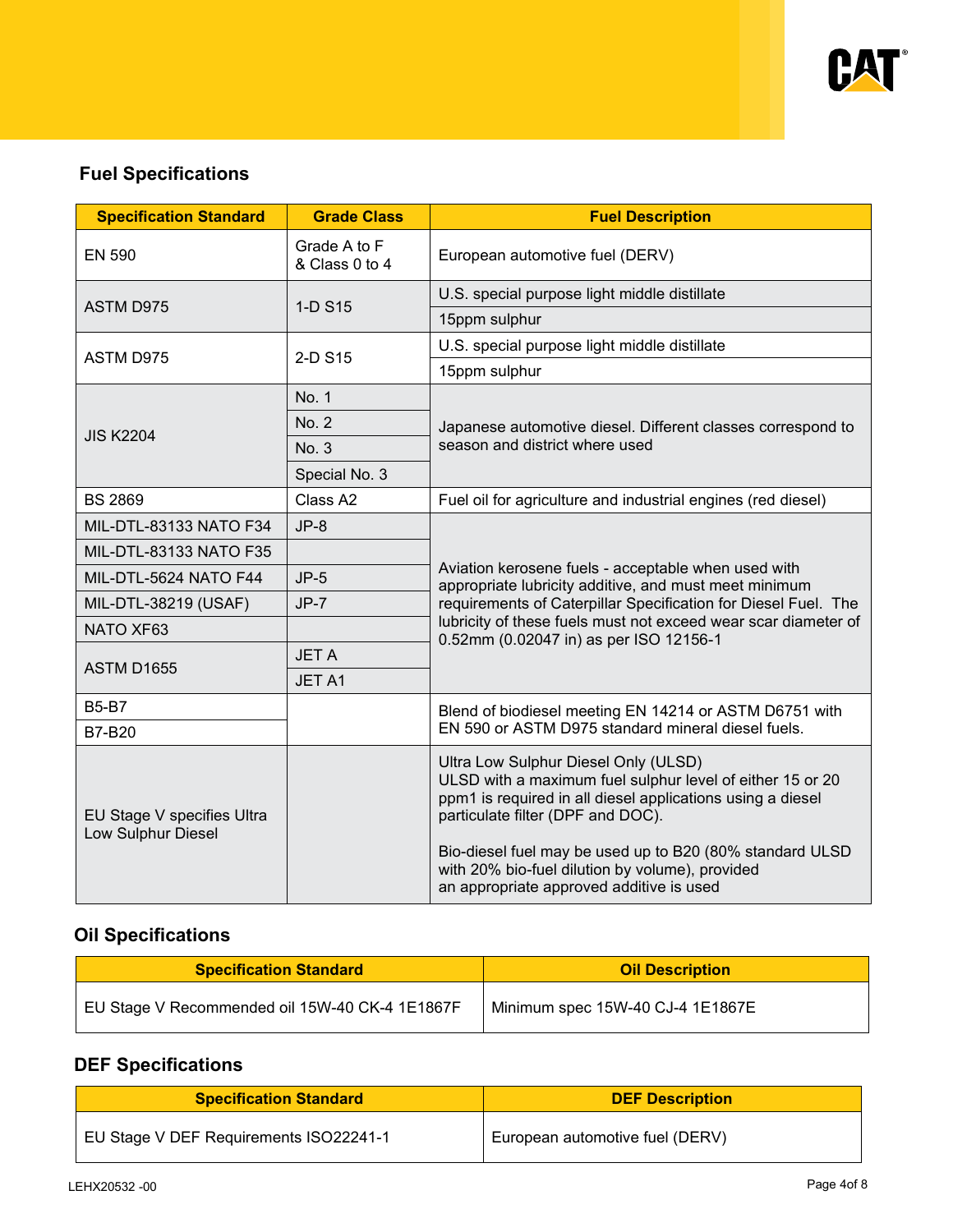

### **Technical Data**

| <b>Cat<sup>®</sup></b> Generator  |                                                 |  |  |  |
|-----------------------------------|-------------------------------------------------|--|--|--|
| Frame size                        | <b>LC5114F</b>                                  |  |  |  |
| Pitch                             | 2/3                                             |  |  |  |
| No. of poles                      | 4                                               |  |  |  |
| Excitation                        | Static regulated, brushless, self excited       |  |  |  |
| Number of bearings                | Single bearing, close coupled                   |  |  |  |
| Insulation                        | Class H                                         |  |  |  |
| Temperature rise                  | $125/40^{\circ}$ C                              |  |  |  |
| Enclosure                         | Drip proof IP23                                 |  |  |  |
| Overspeed capability — % of rated | 25%                                             |  |  |  |
| Voltage regulator                 | 3-phase sensing with adjustable volts per hertz |  |  |  |
| Voltage regulation                | Less than $\pm$ 0.5%                            |  |  |  |
| Wave form deviation               |                                                 |  |  |  |
| Telephone Influence Factor (TIF)  | Less than $2\%$                                 |  |  |  |
| Harmonic Distortion (THD)         | Less than $2\%$                                 |  |  |  |

| <b>Cat Generator Set</b>                                                                                                      |                                                                        |                                            |                                                             |  |
|-------------------------------------------------------------------------------------------------------------------------------|------------------------------------------------------------------------|--------------------------------------------|-------------------------------------------------------------|--|
|                                                                                                                               | <b>TMI Performance No.</b><br><b>Units</b>                             | $Prime - 50 Hz$<br><b>EM4733</b>           | Prime - 60 Hz<br><b>EM4735</b>                              |  |
| <b>Power Rating</b>                                                                                                           | kVA (kW)                                                               | 310 (248)                                  | 337.5 (270)                                                 |  |
|                                                                                                                               | <b>Performance Specification</b>                                       |                                            |                                                             |  |
| <b>Lubricating System</b><br>Oil pan capacity                                                                                 | $L$ (gal)                                                              | 30(7.9)                                    |                                                             |  |
| <b>Fuel System</b><br>Fuel consumption - 100% Load<br>75% Load<br>50% Load<br>Fuel tank capacity<br>Running time @ 75% rating | $L/hr$ (gal/hr)<br>L/hr (gal/hr)<br>$L/hr$ (gal/hr)<br>$L$ (gal)<br>Hr | 67.1 (17.7)<br>50(13.2)<br>34.2(9)<br>13.3 | 77.4 (20.4)<br>56.5 (14.9)<br>39(10.3)<br>667 (176)<br>11.8 |  |
| After Treatment*                                                                                                              |                                                                        |                                            |                                                             |  |
| <b>DEF Tank Capacity</b>                                                                                                      | $L$ (gal)                                                              | <b>TBC</b>                                 |                                                             |  |
| <b>Cooling System</b><br>Ambient capability<br>Engine & radiator coolant capacity<br>Engine coolant capacity                  | $^{\circ}C$ ( $^{\circ}F$ )<br>$L$ (gal)<br>$L$ (gal)                  | 46 (115)<br>37.9(10)<br>20.3(5.4)          | 49 (120)<br>37.9(10)<br>20.3(5.4)                           |  |
| <b>Air Requirements</b><br>Combustion air flow                                                                                | $m3/min$ (cfm)                                                         | 19 (671)                                   | 24 (847.5)                                                  |  |
| <b>Exhaust System</b><br>Exhaust flow at rated - dry exhaust<br>Exhaust temperature at rated kW                               | $m3/min$ (cfm)<br>$^{\circ}$ C ( $^{\circ}$ F)                         | 39 (1377)<br>434 (813)                     | 45 (1589)<br>413 (775)                                      |  |

\*DEF consumption is on average approximately 4% of the fuel consumption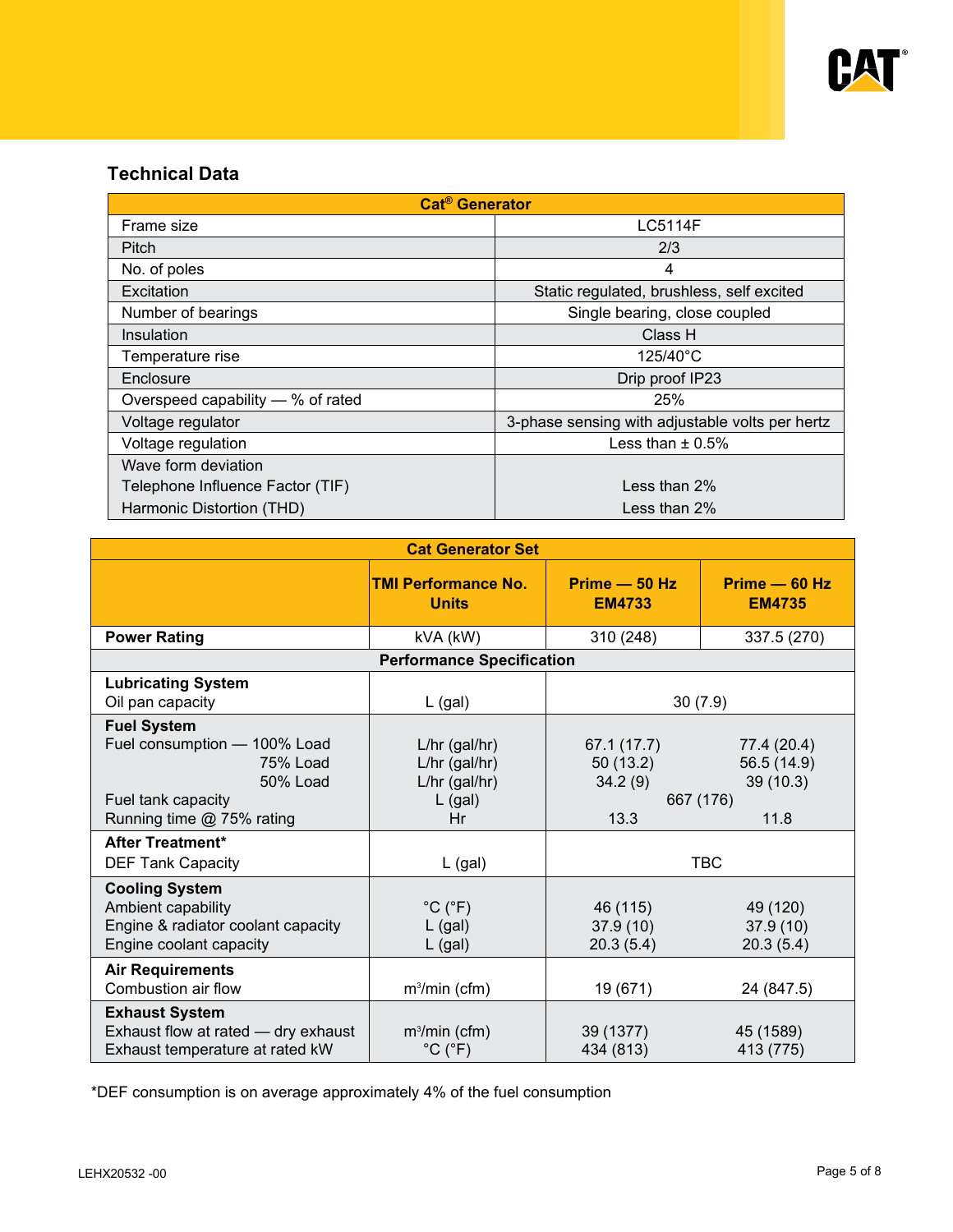

# **Technical Data (continued)**

| <b>Cat Generator Set</b>                                                                                                                              |                                            |                                                                    |                                        |  |
|-------------------------------------------------------------------------------------------------------------------------------------------------------|--------------------------------------------|--------------------------------------------------------------------|----------------------------------------|--|
|                                                                                                                                                       | <b>TMI Performance No.</b><br><b>Units</b> | $Prime - 50 Hz$<br>T6316                                           | $Prime - 60 Hz$<br>T4902               |  |
| Noise Rating (with enclosure) **<br>Sound Power*<br>@ 7 meters @ 75% load<br>@ 7 meters @ 100% load<br>@ 1 meters @ 75% load<br>@ 1 meter @ 100% load | dB(A)<br>dB(A)<br>dB(A)<br>dB(A)<br>dB(A)  | <b>TBC</b><br><b>TBC</b><br><b>TBC</b><br><b>TBC</b><br><b>TBC</b> | TBC<br>TBC<br><b>TBC</b><br>TBC<br>TBC |  |
| Emissions data at 100% Load                                                                                                                           |                                            |                                                                    |                                        |  |
| <b>Nox</b>                                                                                                                                            | g/hp-hr                                    | 0.05                                                               | 0.07                                   |  |
| <sub>CO</sub>                                                                                                                                         | g/hp-hr                                    | 0.05                                                               | 0.07                                   |  |
| HC                                                                                                                                                    | g/hp-hr                                    | 0.01                                                               | 0.02                                   |  |
| <b>PM</b>                                                                                                                                             | g/hp-hr                                    | 0.00                                                               | 0.00                                   |  |

**\*\***Guaranteed sound power as per 2000/14/EC

For full Engine & Emissions data please refer to TMI using the engine performance no.

|               | <b>Dimensions</b>   |                           |                          |
|---------------|---------------------|---------------------------|--------------------------|
|               | Length<br>$mm$ (in) | <b>Width</b><br>$mm$ (in) | <b>Height</b><br>mm (in) |
| Generator Set | 4085 (161)          | 1514 (60)                 | 2277 (90)                |

| <b>Weight</b>                        |                    |  |
|--------------------------------------|--------------------|--|
|                                      | Weight $-$ kg (lb) |  |
| Lube Oil & Coolant - Empty Fuel Tank | 4103 (9046)        |  |
| Full Fuel Tank                       | 4784 (10547)       |  |

| <b>Sockets</b>        | <b>15A</b>      | <b>16A</b> | 32A       | <b>50A</b>               | 63A                       | <b>125A</b> |
|-----------------------|-----------------|------------|-----------|--------------------------|---------------------------|-------------|
| CEE Form <sup>*</sup> | $\qquad \qquad$ | 2x1ph+N+E  | 2x3ph+N+E | $\overline{\phantom{m}}$ | $1x3ph+N+E$   $1x3ph+N+E$ |             |

\*Busbar connection is standard. Distribution sockets are optional.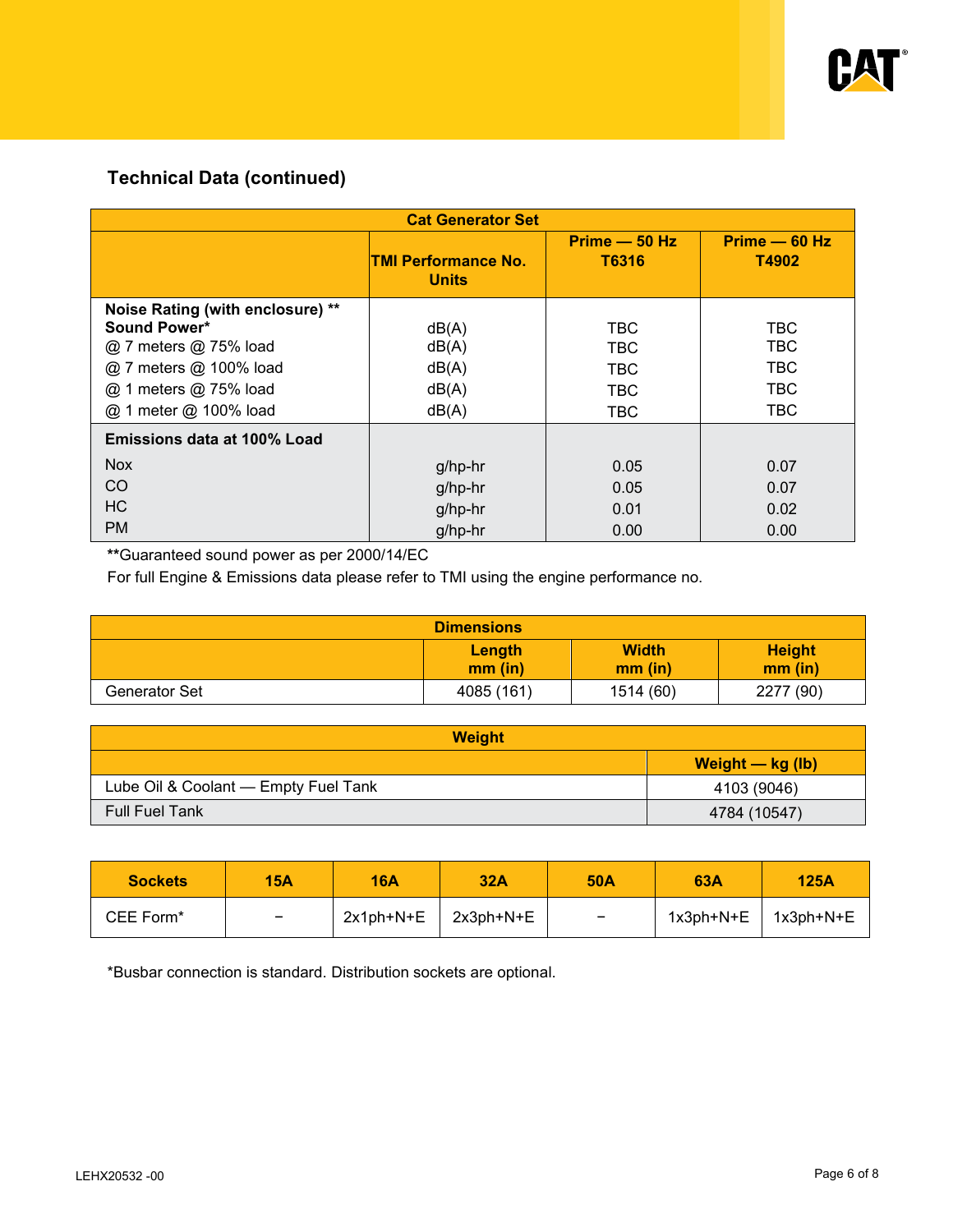

# **Layout for General Dimensions**

Dimensions in millimeters (inches)

LEHX20532 -00 Page 3 of 8